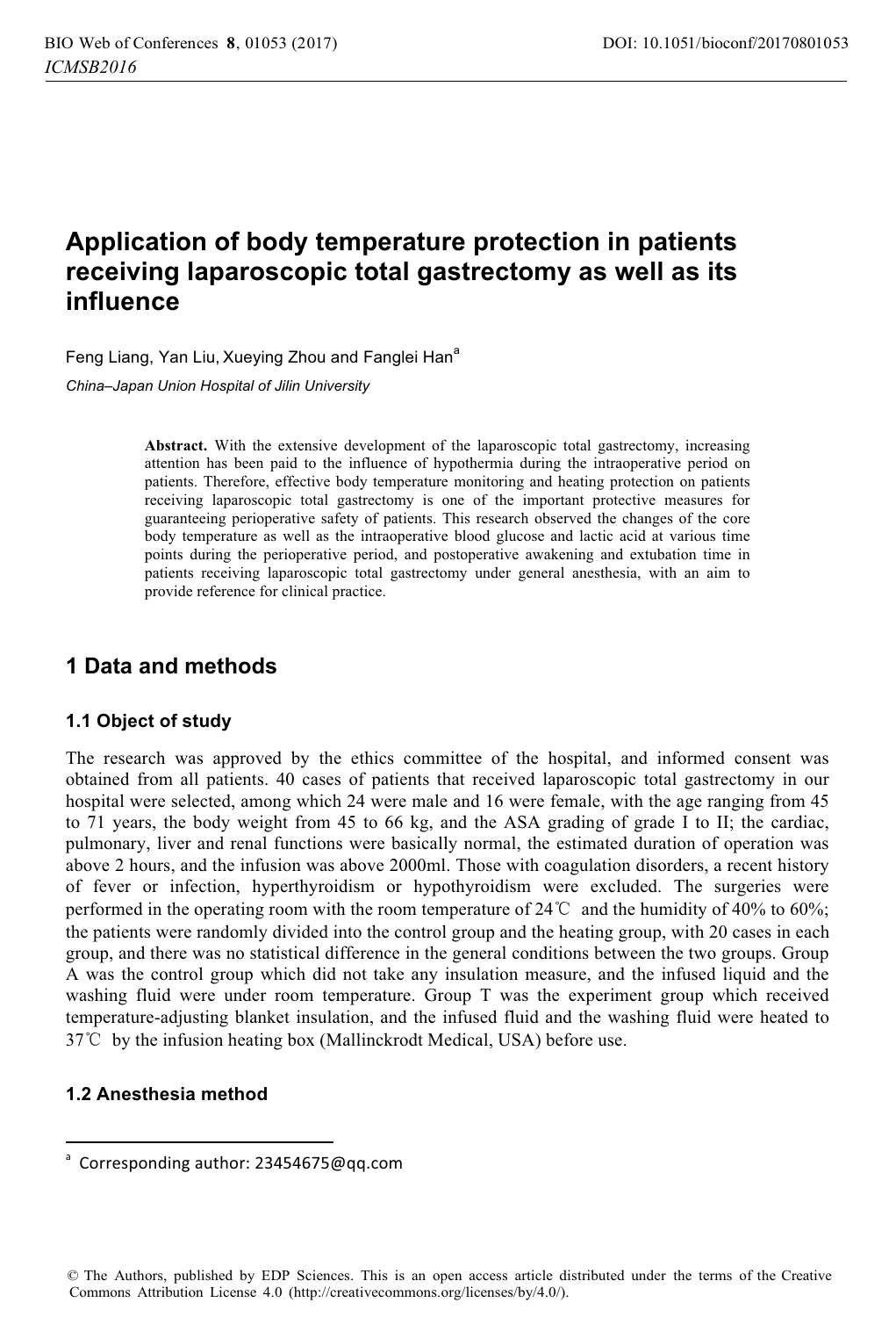Intramuscular injection of penehyclidine hydrochloride was conducted 30 min preoperatively; the venous access of the two groups of patients was opened through entering the heart chamber; the invasive arterial blood pressure, electrocardiography, pulse and oxygen saturation were monitored through radial artery puncture under local anesthesia; and the temperature measurement probe was inserted into the nasopharynx of the patients after entering the chamber so as to continuously monitor the nasopharynx temperature. The two groups of patients received intravenous inhalation combined with general anesthesia; 0.05mg/kg of midazolam, 0.1mg/kg of vecuronium bromide, 1mg/kg-2mg/kg of propofol, and 0.5ug/kg of sufentanil were used for post-general anesthesia induction intubation; and sevoflurane was inhaled continuously after intubation to maintain the depth of anesthesia of 1.2 to 1.4 MAC. The intraoperative fluid infusion was Lactated Ringer's solution and hydroxyethyl starch (Voluven), with the proportion of crystal liquid to colloid liquid of 1:1. Sevoflurane inhalation was ceased after the surgery, and 1mg of neostigmine and 0.5mg of atropine were administered upon the end of the surgery and the recovery of the autonomous respiration to antagonize the remaining muscular relaxation.

#### **1.3 Observation indicators**

The core body temperature at the time points of immediately after intubation (T1), as well as 30min (T2), 60min (T3), 90min (T4), 120min (T5) and 150min (T6) after anesthesia induction, and immediately after the surgery (T7) of patients in the two groups were recorded; the blood gas analysis was conducted to compare and observe the changes of blood glucose and blood lactic acid at all time points; and the duration from the closure of the anesthesia gas inhalation to extubation and to the awakening time of patients was observed and recorded.

### **1.4 Statistical method**

The SPSS 11.0 statistical analysis software was adopted for statistical processing, all the measurement data were expressed as mean± standard deviation ( $x \pm s$ ), one-way analysis of variance was applied in intra-group comparison, and paired T test was adopted for inter-group comparison. The difference with P<0.05 was of statistical significance.

### **2 Results**

### **2.1** Changes of intraoperative nasopharynx temperature between the two groups

There was no statistical significance in the nasopharynx temperature before anesthesia between the two groups (P>0.05). The variation trend after anesthesia: the nasopharynx temperature changes were stable at all time points in group T, which showed a decreasing trend; the nasopharynx temperature at T5, T6 and T7 in group A was remarkably decreased compared with that before anesthesia (P<0.05), and that was distinctly reduced at T4, T5, T6 and T7 in group A relative to group T ( $P<0.05$ ) (refer to Table 1).

**Table 1.** Comparison of the intraoperative nasopharynx temperature changes between the two groups

|  | Group n |  |  |                                                                                                                     |  |
|--|---------|--|--|---------------------------------------------------------------------------------------------------------------------|--|
|  |         |  |  | A 20 $36.39\pm0.51$ $36.31\pm0.35$ $36.19\pm0.81$ $35.98\pm0.23$ $35.87\pm0.32$ $35.73\pm0.31$ $35.61\pm0.68$       |  |
|  |         |  |  | $T = 20$ $36.43\pm0.47$ $36.30\pm0.76$ $36.18\pm0.64$ $36.10\pm0.22$ $36.07\pm0.22$ $36.07\pm0.97$ $36.06\pm0.89$ * |  |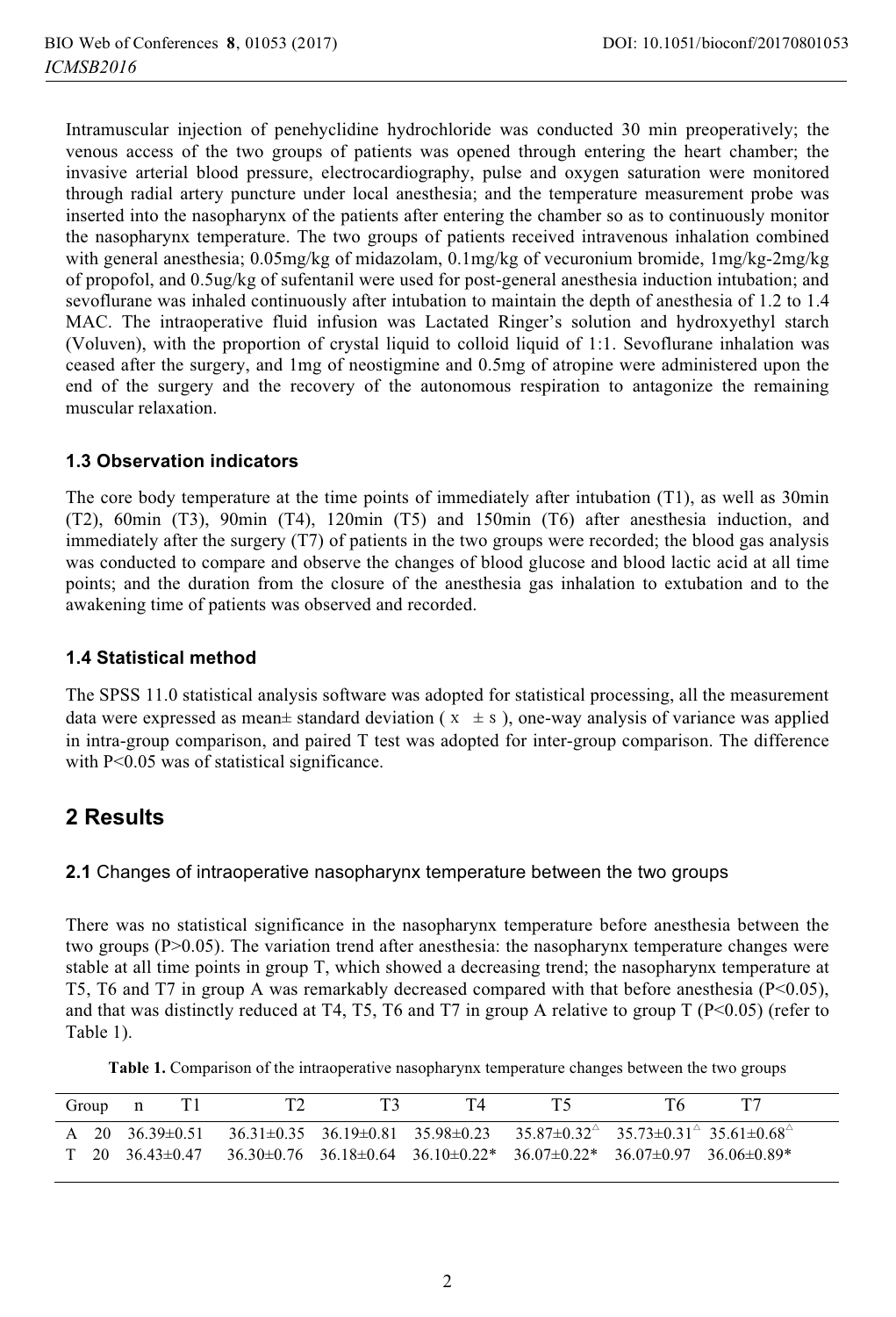#### **2.2** Changes of the blood glucose at various time points between the two groups

The blood glucose of the two groups of patients showed a rising trend. There was significant difference in T6 and T7 between the two groups (refer to Table 2).

**Table 2**

| Project     | Group |                                                                                                                                                                                                                                       |  | T4 |  |  |
|-------------|-------|---------------------------------------------------------------------------------------------------------------------------------------------------------------------------------------------------------------------------------------|--|----|--|--|
| blood sugar |       | A $6.30\pm0.64$ $6.88\pm0.71$ $7.74\pm0.78$ $7.60\pm0.94$ $8.00\pm0.95$ $9.50\pm1.05$ $9.95\pm1.15$<br>$(mmol/L)$ T 6.22 $\pm$ 0.94 6.69 $\pm$ 1.04 7.38 $\pm$ 1.38 7.88 $\pm$ 1.72 8.00 $\pm$ 1.81 8.17 $\pm$ 1.88* 8.22 $\pm$ 1.97* |  |    |  |  |

### **3 Discussion**

Hypothermia means that the core body temperature is lower than  $35^{\circ}$  by accident. Intraoperative hypothermia is not rare, but its harm has not attracted our high attention. As is demonstrated in reports, the occurrence rate of hypothermia is about 50% to 70% [1]. Sometimes, hypothermia may be beneficial to the body, but under most circumstances, it will have adverse effects. People lack the understanding towards the drawbacks of the laparoscopic surgery previously, and there are even few reports regarding the influence of hypothermia in laparoscopic surgery. In this experiment, we compare the changes of the perioperative core body temperature, blood glucose and blood lactic acid as well as their influence on the extubation and awakening time of patients receiving laparoscopic total gastrectomy under conventional and heating protection, so as to probe into the clinical significance of heating protection.

The laparoscopic total gastrectomy is relatively complicated, which has long duration of operation and CO2 pneumoperitoneum time and requires perioperative infusion of a large amount of room temperature fluid and peritoneal washing liquid, leading to progressive reduction of body temperature. This is consistent with the results in this experiment. The perioperative hypothermia can induce neuroendocrine enhancement, insulin resistance [7] and may cause blood glucose elevation. The stress response in the patients exists during the whole perioperative period as a result of the anesthesia and the surgical stimulation, in the meantime, the inhibition of anesthetics on the blood glucose metabolism also exists during the entire anesthesia and surgery process. Hypothermia can inhibit myocardial contractility, which reduces cardiac output; in addition, it can elevate the catecholamine, induce vasoconstriction, and increase peripheral resistance and blood viscosity, leading to myocardial ischemia and arrhythmia [8], peripheral vasoconstriction and reduced blood flow. All these changes will result in circulatory disturbance and being unable to completely avoid the hypoxia and increased anaerobic metabolism. Lactic acid is the product of anaerobic metabolism, which can be served as the symbol of hypoxia. For perioperative patients and those with severe trauma, blood lactic acid is an excellent indicator for evaluating disease and prognosis [9], which is verified by the changes of blood glucose and blood lactic acid at time points after 2 hours between the two groups in this experiment. The influence of longer duration of laparoscopic surgery on the internal environment changes remains to be further investigated.

The above results indicate that taking the insulation measure in patients receiving laparoscopic total gastrectomy can avoid substantial decrease in body temperature since a large amount of heat will be absorbed after the cold fluid and gas enter the body. Making the body temperature decrease becomes gentle will alleviate the perioperative stress response, and reduce the extent of elevated blood glucose. Intraoperative insulation can reduce the occurrence rate and severity of acidosis, improve the perioperative internal environment disturbance, and lower the extent of elevated lactic acid; improve the metabolism of the general anesthetics and shorten the postoperative awakening and extubation time. The core body temperature in patients receiving laparoscopic surgery for more than 2 hours may be greatly changed, thus the influence on body temperature, blood glucose, lactic acid and postoperative recovery of patients should not be neglected. The comprehensive insulation measures can obviously improve the body temperature decrease in patients and improve the internal